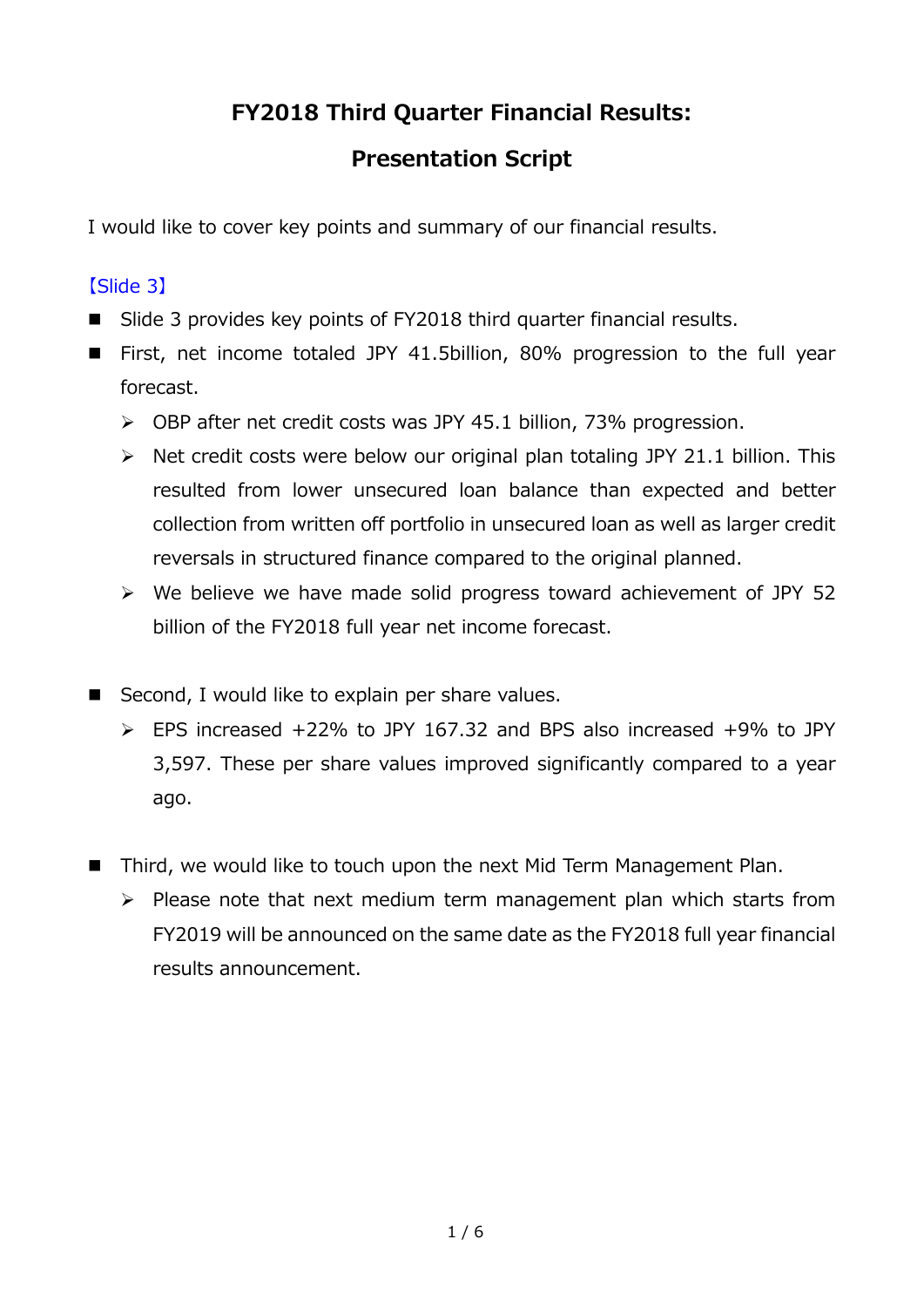## 【Slide 4】

■ Slide 4 shows a summary table of FY2018 third quarter financial results. I have explained the key points in the slide 3. Please let me move on to the next page.

# 【Slide 5】

- Page 5 covers net interest income.
	- $\triangleright$  Net interest income increased 4% to JPY 100.1 billion which was driven by interest income from the growth businesses, unsecured loan and structured finance.
	- $\triangleright$  Right hand side graph illustrates year-on-year changes of net interest income since the introduction of the negative interest rate policy (NIRP).
	- $\triangleright$  Our net interest income continues to show positive growth every year, even after the introduction of NIRP.

#### 【Slide 6】

- Page 6 relates to net interest margin and yields.
	- $\triangleright$  Net interest margin (NIM) continues to increase and now stands at 2.45%, resulting from an increase in loan yield thanks to average loan balance growth in unsecured loan and structured finance as well as low funding costs.

## 【Slide 7】

- Page 7 covers noninterest income.
	- $\triangleright$  Noninterest income decreased 7% to JPY 72.7 billion.
	- $\triangleright$  While fee income from retail banking increased, there were decrease in derivative related income and the absence of large equity related gains in the institutional businesses in the same period a year ago.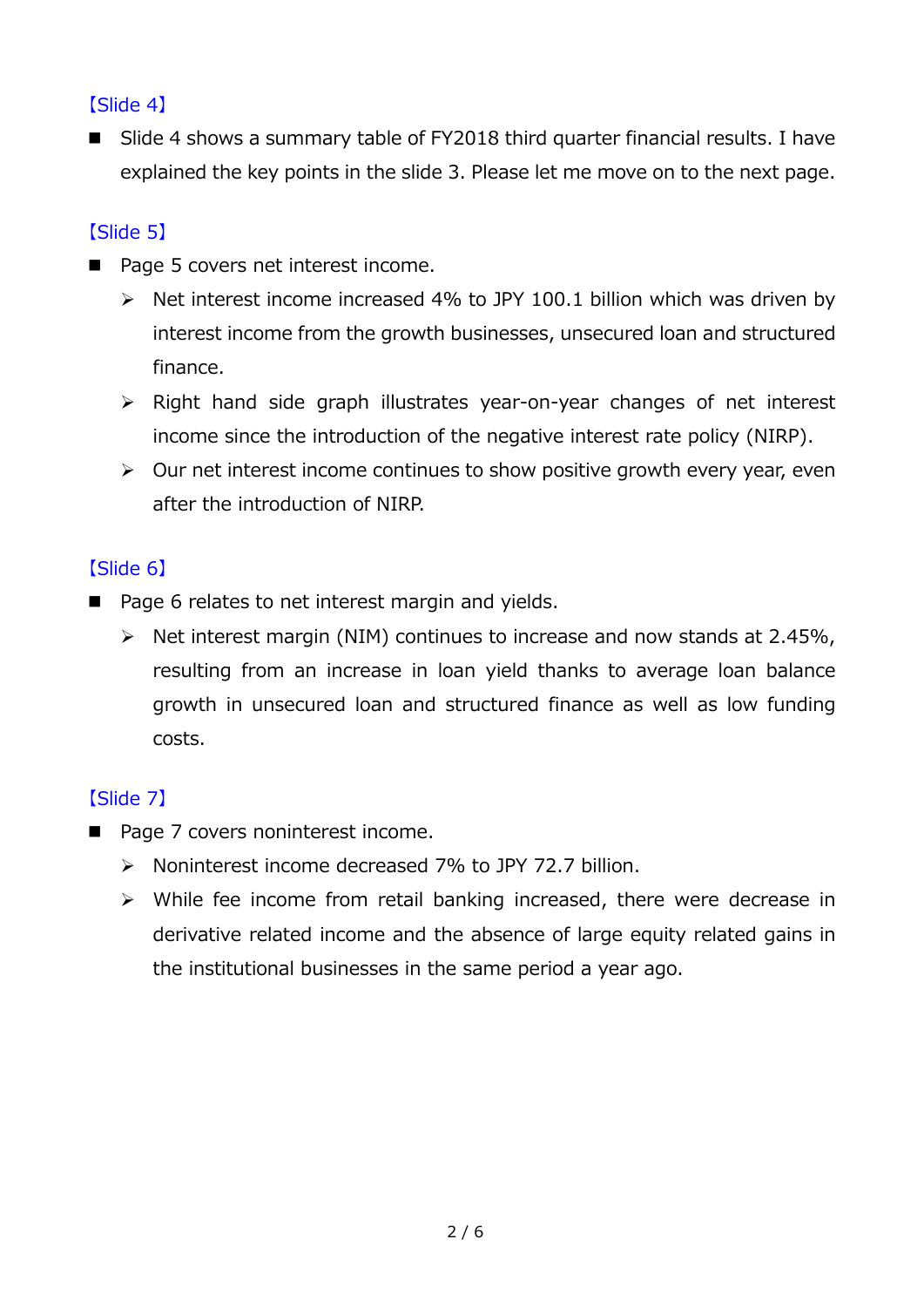## 【Slide 8】

- Page 8 shows expenses.
	- $\triangleright$  Expenses slightly declined from a year earlier to JPY 106.6 billion.
	- $\triangleright$  Right hand side graph shows trend of expense-to-revenue ratio after the introduction of NIRP compared to FY2015.
	- $\triangleright$  Our expense-to-revenue ratio has improved 5% compared to FY2015 by bringing the total expense under control in the severe business environment.

## 【Slide 9】

- Page 9 explains the net credit costs.
	- $\triangleright$  Net credit costs decreased 29% to JPY 21.1 billion.
	- This includes JPY 2.9 billion of net credit recoveries recorded in 2Q due primarily to calculation of general reserve for loan losses in accordance with growth in structured finance portfolio including project finance transactions etc.
	- APLUS FINANCIAL recorded JPY 10.9 billion of net credit costs increased from JPY 8.9 billion in the same period a year ago as we provisioned credit costs related to a bulk sale of delinquent loans in Q1.
	- $\triangleright$  Unsecured loan decreased net credit costs compared to the third quarter fiscal year 2017 thanks to credit recoveries from former-Lake portfolio in addition to improvement of collection from written off portfolio and lower loan balance than expected.
	- $\triangleright$  Net credit costs ratio of unsecured loan was down to 2.7%. The ratio excluding the credit recovery from former-Lake portfolio was at 3.0%.

## 【Slide 10】

- Page 10 covers capital adequacy.
	- $\triangleright$  We maintained ample level of common equity Tier 1 ratio at 12.4% on a fully loaded international basis.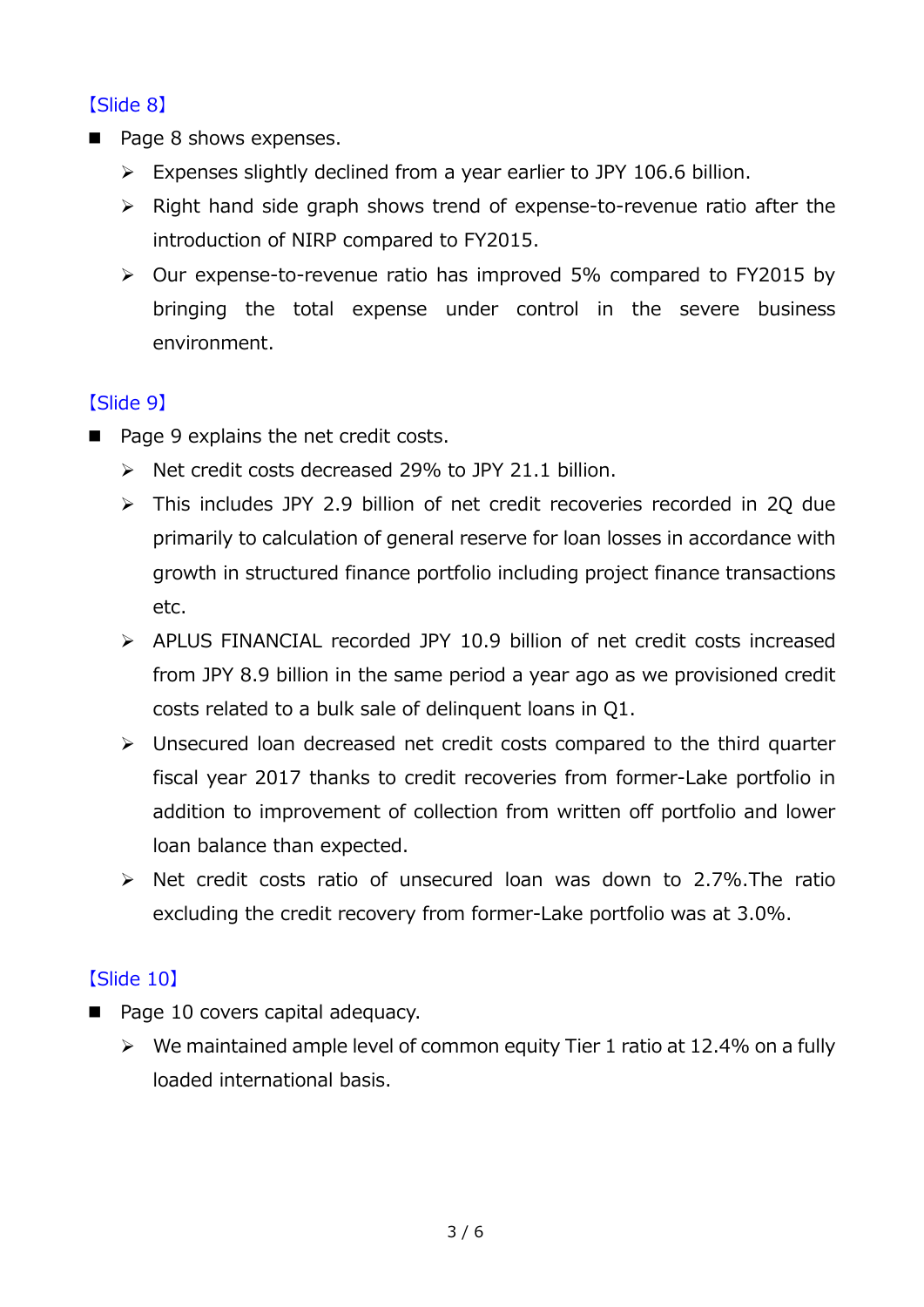#### 【Slide 11】

- Page 11 highlights trends of excess interest repayment, or Kabarai.
	- $\triangleright$  While the number of disclosure claims has once increased in this 1Q due to resumption of advertising activities by certain legal firms, it returned to downward trend.
	- $\triangleright$  There was no release of the gray zone reserve in this 3Q, although in the 2Q Shinsei Financial and Shinsei Personal Loan partly released their gray zone reserves amounting to JPY 1.7 billion.
	- Total gray zone reserve is now at JPY 62.1 billion over 4 years-worth of coverage ratio as of December 2018. We believe it is sufficient from a Group-wide perspective.

## 【Slide 13】

- Page 13 relates to the Unsecured Loan Business.
	- Unsecured loan balance totaled JPY 509.8 billion, decrease 1% (by JPY 3.2 billion) from December 2017.
	- Lake ALSA loan balance stood at JPY 17.5 billion on a stand lone basis as of December 2018.
	- In terms of profit, OBP after net credit costs increased +78% Y-o-Y due to lower loan balance than original plan in addition to improvement of collection from written off portfolio and credit recovery from former-Lake portfolio.
	- $\triangleright$  New customer acquisition has been steadily improving as the number of new applications and approval ratio continue to improve.
	- $\triangleright$  Going forward, we will aim to further improve approval ratio by introducing new initiatives including various credit assessment measures.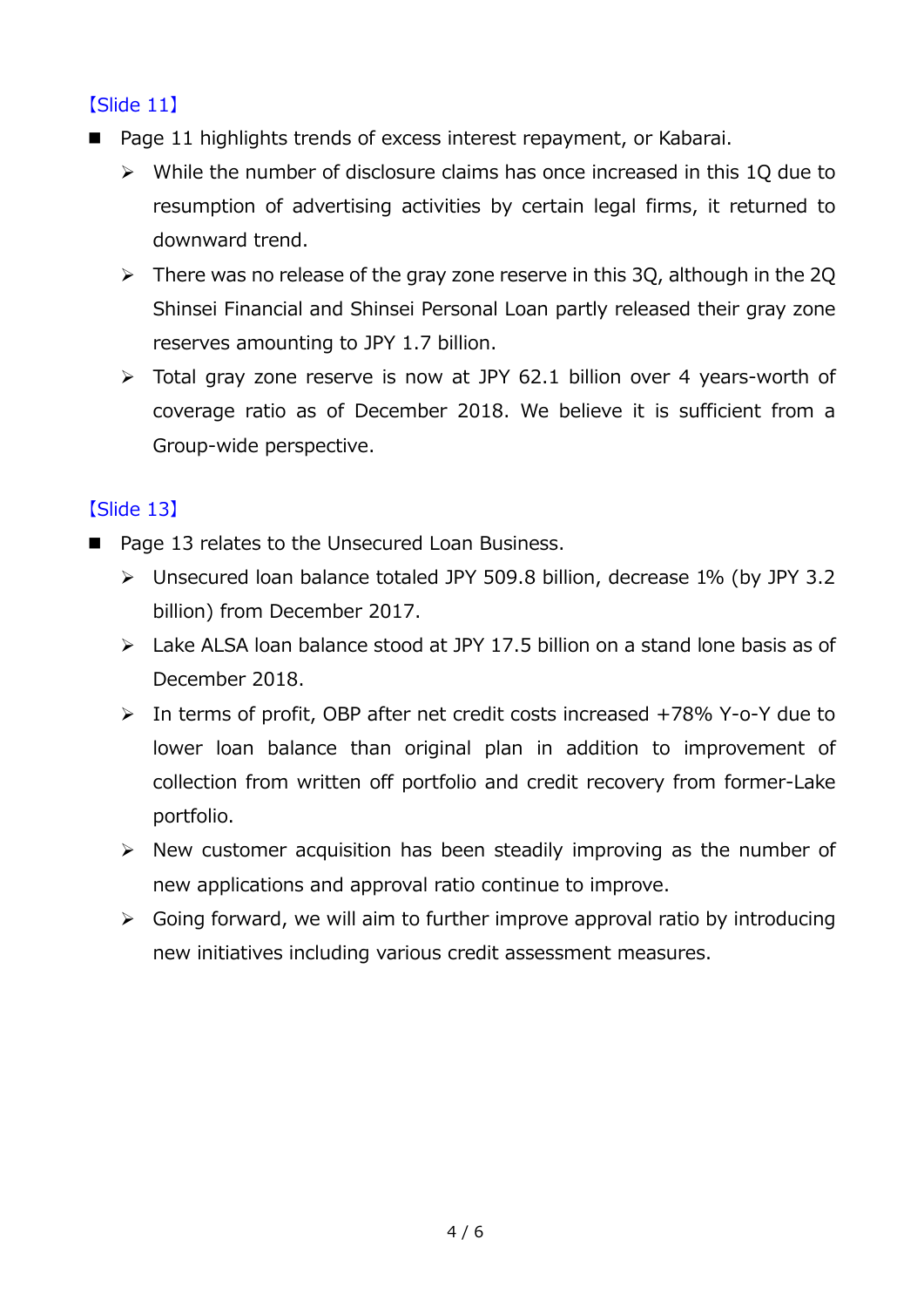#### 【Slide 14】

- Page 14 explains the Structured Finance Business.
	- Structured finance assets balance totaled JPY 1 trillion 546.9 billion, 10% growth (by JPY 145 billion) from December 2017.
	- While expenses increased due to increase of indirect expenses corresponding to the operating asset growth, JPY2.9 billion of net credit recoveries were recorded as a result of calculation of general reserve for loan losses in accordance with growth of portfolio. OBP net credit costs totaled JPY 10.2 billion, a +96% increase compared to the same period a year ago.
	- $\triangleright$  In the business performance,
		- $\Diamond$  The amount of new commitments in project finance increased due to domestic mega solar projects, as well as overseas wind power project and so on.
		- $\Diamond$  In real estate finance, the amount of new disbursement decreased as we concluded sizable deals in the previous fiscal year. We have been selective considering market situation, risk-return of individual deals and diversification of portfolio in the real estate finance.